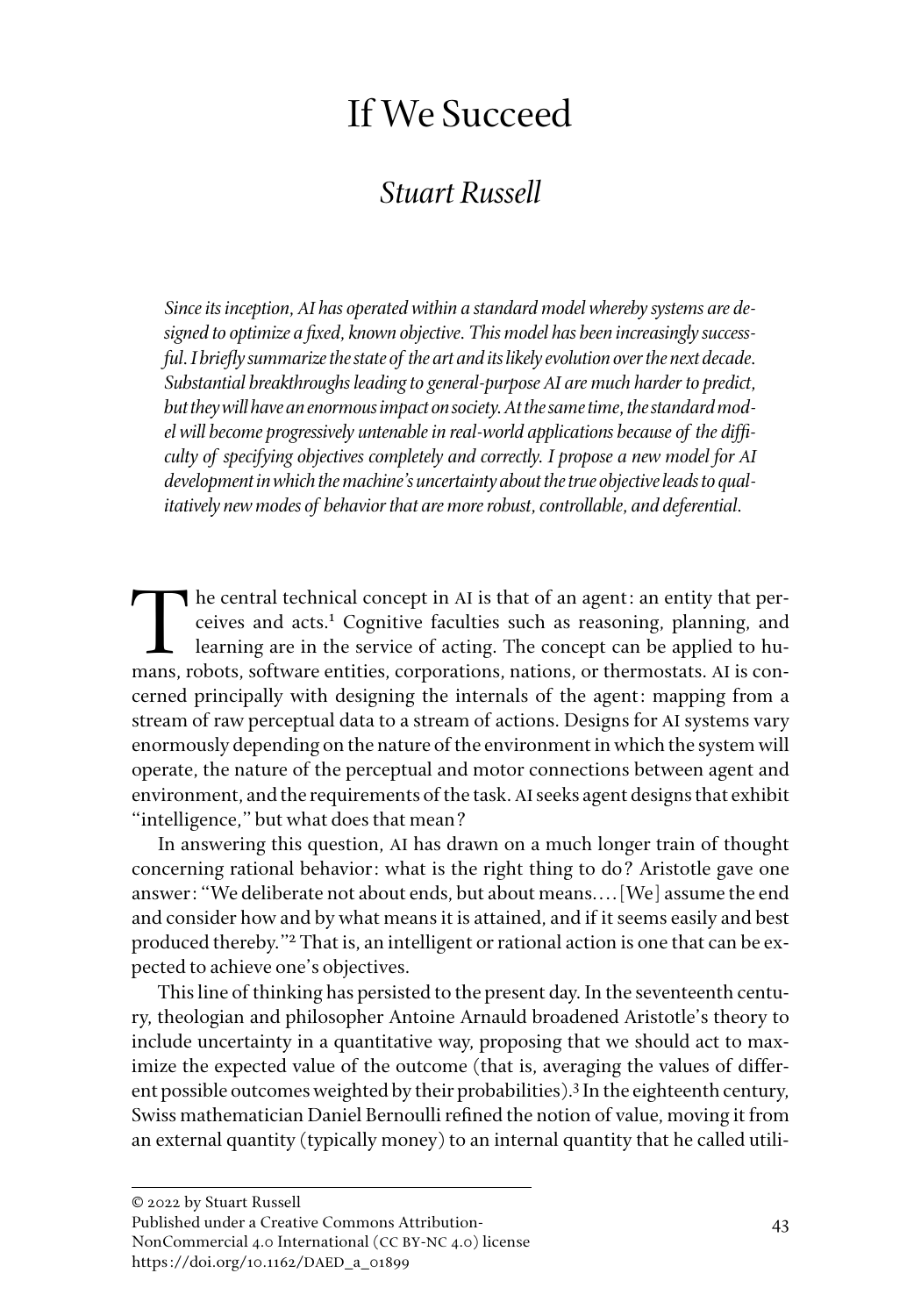ty.4 French mathematician Pierre Rémond de Montmort noted that in games (decision situations involving two or more agents) a rational agent might have to act randomly to avoid being second-guessed.<sup>5</sup> And in the twentieth century, mathematician John Von Neumann and economist Oskar Morgenstern tied all these ideas together into an axiomatic framework: rational agents must satisfy certain properties such as transitivity of preferences (if you prefer A to B and B to C, you must prefer A to C), and any agent satisfying those properties can be viewed as having a utility function on states and choosing actions that maximize expected utility.<sup>6</sup>

As AI emerged alongside computer science in the 1940s and 1950s, researchers needed some notion of intelligence on which to build the foundations of the field. Although some early research was aimed more at emulating human cognition, the notion that won out was rationality: a machine is intelligent to the extent that its actions can be expected to achieve its objectives. In the standard model, we aim to build machines of this kind; we define the objectives and the machine does the rest. There are several different ways in which the standard model can be instantiated. For example, a problem-solving system for a deterministic environment is given a cost function and a goal criterion and finds the least-cost action sequence that leads to a goal state; a reinforcement learning system for a stochastic environment is given a reward function and a discount factor and learns a policy that maximizes the expected discounted sum of rewards. This general approach is not unique to AI. Control theorists minimize cost functions, operations researchers maximize rewards, statisticians minimize an expected loss function, and economists maximize the utility of individuals or the welfare of groups.

Within the standard model, new ideas have arisen fairly regularly since<br>the 1950s, leading eventually to impressive real-world applications.<br>Perhaps the oldest established area of AI is that of combinatorial<br>search in whic the 1950s, leading eventually to impressive real-world applications. Perhaps the oldest established area of AI is that of combinatorial search, in which algorithms consider many possible sequences of future actions or many possible configurations of complex objects. Examples include route-finding algorithms for GPS navigation, robot assembly planning, transportation scheduling, and protein design. Closely related algorithms are used in game-playing systems such as the Deep Blue chess program, which defeated world champion Garry Kasparov in 1997, and AlphaGo, which defeated world Go champion Ke Jie in 2017. In all of these algorithms, the key issue is efficient exploration to find good solutions quickly, despite the vast search spaces inherent in combinatorial problems.

Beginning around 1960, AI researchers and mathematical logicians developed ways to represent logical assertions as data structures as well as algorithms for performing logical inference with those assertions. Since that time, the technology of automated reasoning has advanced dramatically. For example, it is now routine to verify the correctness of VLSI (very large scale integration) chip designs before production and the correctness of software systems and cybersecurity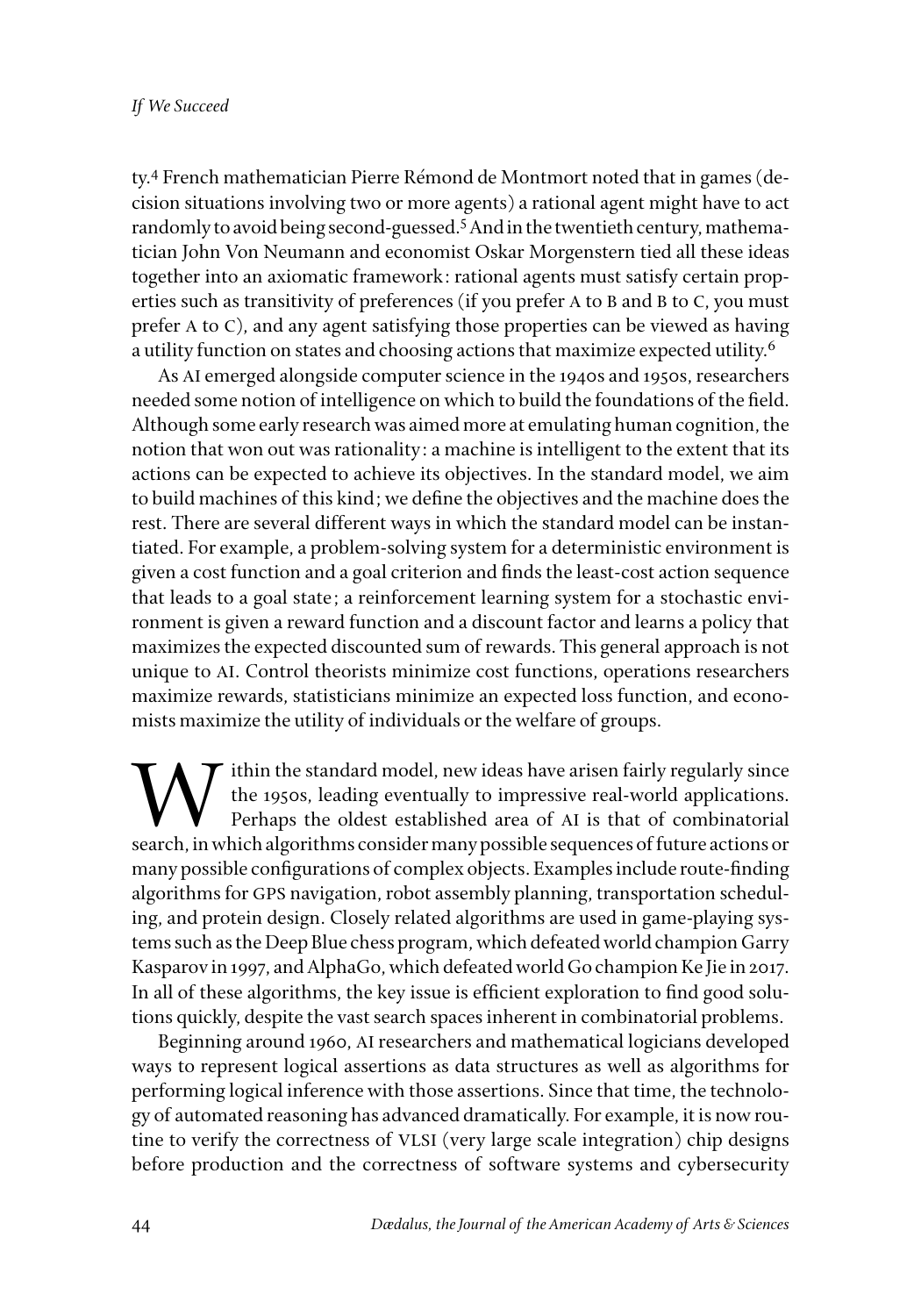protocols before deployment in high-stakes applications. The technology of logic programming (and related methods in database systems) makes it easy to specify and check the application of complex sets of logical rules in areas such as insurance claims processing, data system maintenance, security access control, tax calculations, and government benefit distribution. Special-purpose reasoning systems designed to reason about actions can construct large-scale, provably correct plans in areas such as logistics, construction, and manufacturing. The most visible application of logic-based representation and reasoning is Google's Knowledge Graph, which, as of May 2020, holds five hundred billion facts about five billion entities and is used to answer directly more than one-third of all queries submitted to the Google search engine.<sup>7</sup>

In the 1980s, the AI community began to grapple with the uncertainty inherent in real-world observations and in knowledge acquired from humans or through machine learning. Although some rule-based expert systems adopted ad hoc calculi for representing and propagating uncertainty, probability theory became the dominant tool, largely due to the development of Bayesian networks by computer scientist Judea Pearl and others.<sup>8</sup> This led to the development of the first largescale computational tools for probabilistic reasoning and to substantial crossfertilization between AI and other fields that build on probability theory, including statistics, information theory, control theory, and operations research. Bayesian networks and related methods have been used for modeling, diagnosis, monitoring, and prediction of a wide range of complex systems, including jet engines, Mars rovers, ecological networks, and intensive care protocols. Causal networks, which extend Bayesian networks to model the effects of exogenous interventions, have clarified and facilitated the analysis of causal relationships in many empirical disciplines, especially in the social sciences.9

The development of probabilistic programming languages, or PPLs, provides a universal representation for probability models, meaning that any model representable in any formalism can be represented efficiently in a PPL.<sup>10</sup> Moreover, PPLs come with general-purpose inference algorithms, so that (in principle, at least) no algorithm development or mathematical derivations are needed when applying probability theory to a new domain. PPLs constitute one of the fastest-growing areas of AI and enable the rapid construction of enormously complex models. For example, the new monitoring system for the Comprehensive Nuclear-Test-Ban Treaty began life as a PPL model that took only a few minutes to write; while operating, it may dynamically construct internal representations involving hundreds of thousands of random variables.<sup>11</sup>

Alan Turing suggested that machine learning would be the most practical way to create AI capabilities.<sup>12</sup> The most common paradigm – one shared with statistical prediction methods–is supervised learning, wherein labeled examples are provided to a learning algorithm that outputs a predictive hypothesis with which to la-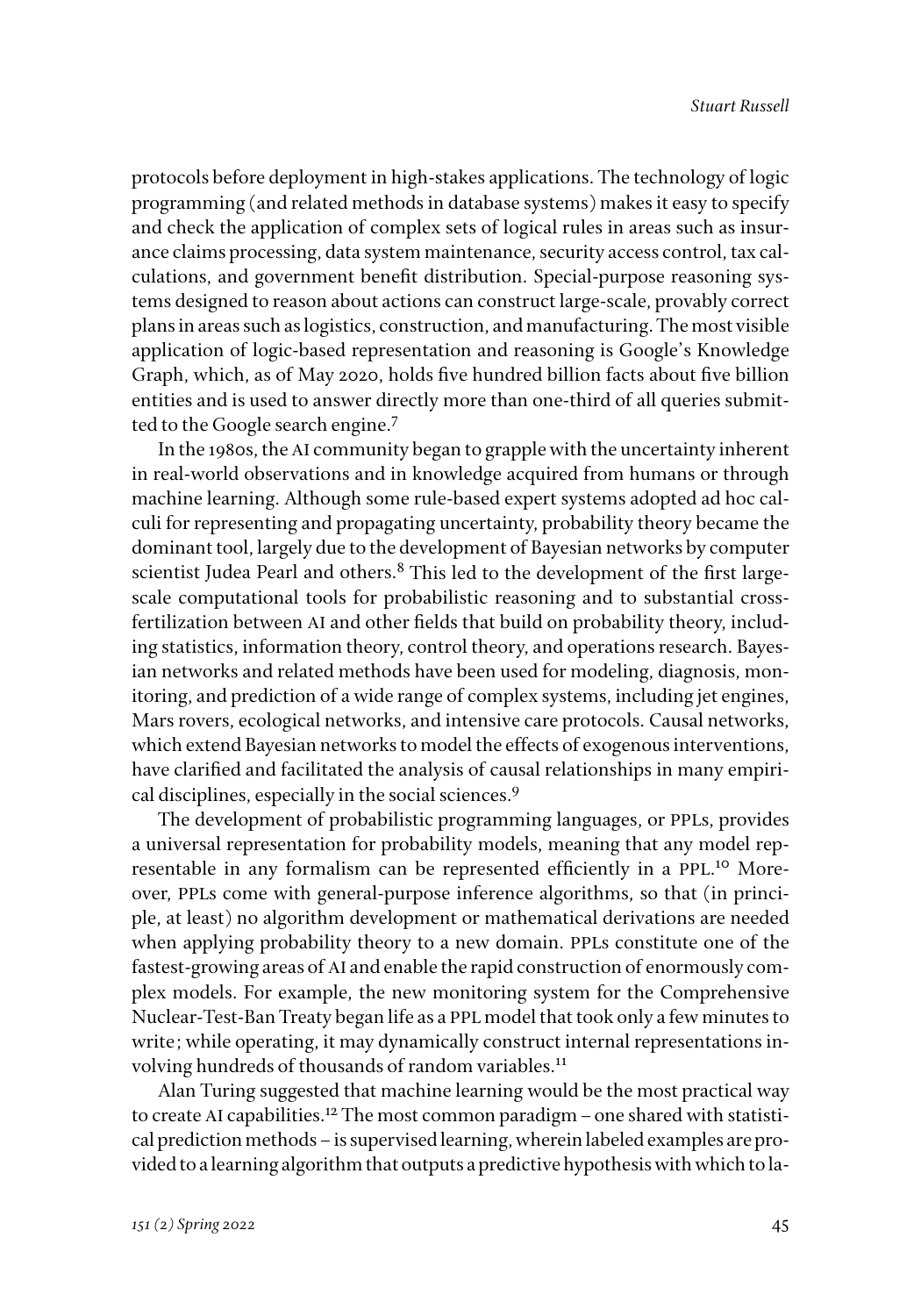bel unlabeled examples. Early developments in AI and in statistics proceeded separately, but both fields produced useful tools for learning low-dimensional models, with application to areas such as loan decisions, credit card fraud detection, and email spam filtering. For high-dimensional data such as images, deep convolutional networks have proved to be effective.<sup>13</sup> Deep learning has substantially advanced the state of the art in visual object recognition, speech recognition, and machine translation, three of the most important subfields of AI, as well as in protein folding, a key problem in molecular biology. Language models such as GPT-3 (Generative Pre-trained Transformer  $3$ ) – very large neural networks trained to predict the next word in a sequence–show intriguing abilities to respond to questions in a semantically meaningful way. Recent work has shown, however, that deep learning systems often fail to generalize robustly and are susceptible to spurious regularities in the training data.14 Moreover, the amount of training data required to achieve a given level of performance is far greater than a human typically requires.

The algorithmic study of sequential decision-making under uncertainty began in economics and operations research.<sup>15</sup> Algorithms developed in these fields typically handle only small problems with up to one million states. In AI, the development of reinforcement learning (RL) has allowed researchers to address much larger problems satisfactorily, including backgammon with 1019 positions and Go with  $10^{170}$  positions.<sup>16</sup> RL algorithms learn by experiencing state transitions and their associated rewards while updating a representation of the value of states (and possibly actions as well) or a direct representation of the decision policy. Applications of RL range from bidding in advertising markets to improving the ability of robots to grasp previously unseen objects.<sup>17</sup> As with supervised learning, applications of deep networks in RL may also be quite fragile.<sup>18</sup>

With modest advances in perception and dexterity, we can expect to see robots moving into a variety of unstructured environments, including roads, warehouses, agriculture, mining, and warfare. We may see progress on language understanding comparable to the progress on image understanding made over the last decade, which would enable high-impact applications such as intelligent personal assistants and high-quality intelligent tutoring systems. Search engines, rather than responding to keywords with URLs, would respond to questions with answers based on reading and, in a shallow sense, understanding almost everything the human race has ever written. And text would be augmented by satellite imagery, enabling computers to see every object (fifty centimeters or larger) on Earth every day, weather permitting.

Although this view is far from universally shared, I think it is likely that in the coming decade, the pendulum will swing away from a reliance on end-to-end deep learning and back toward systems composed from modular, semantically welldefined representations built on the mathematical foundations of logic and probability theory, with deep learning playing a crucial role in connecting to raw per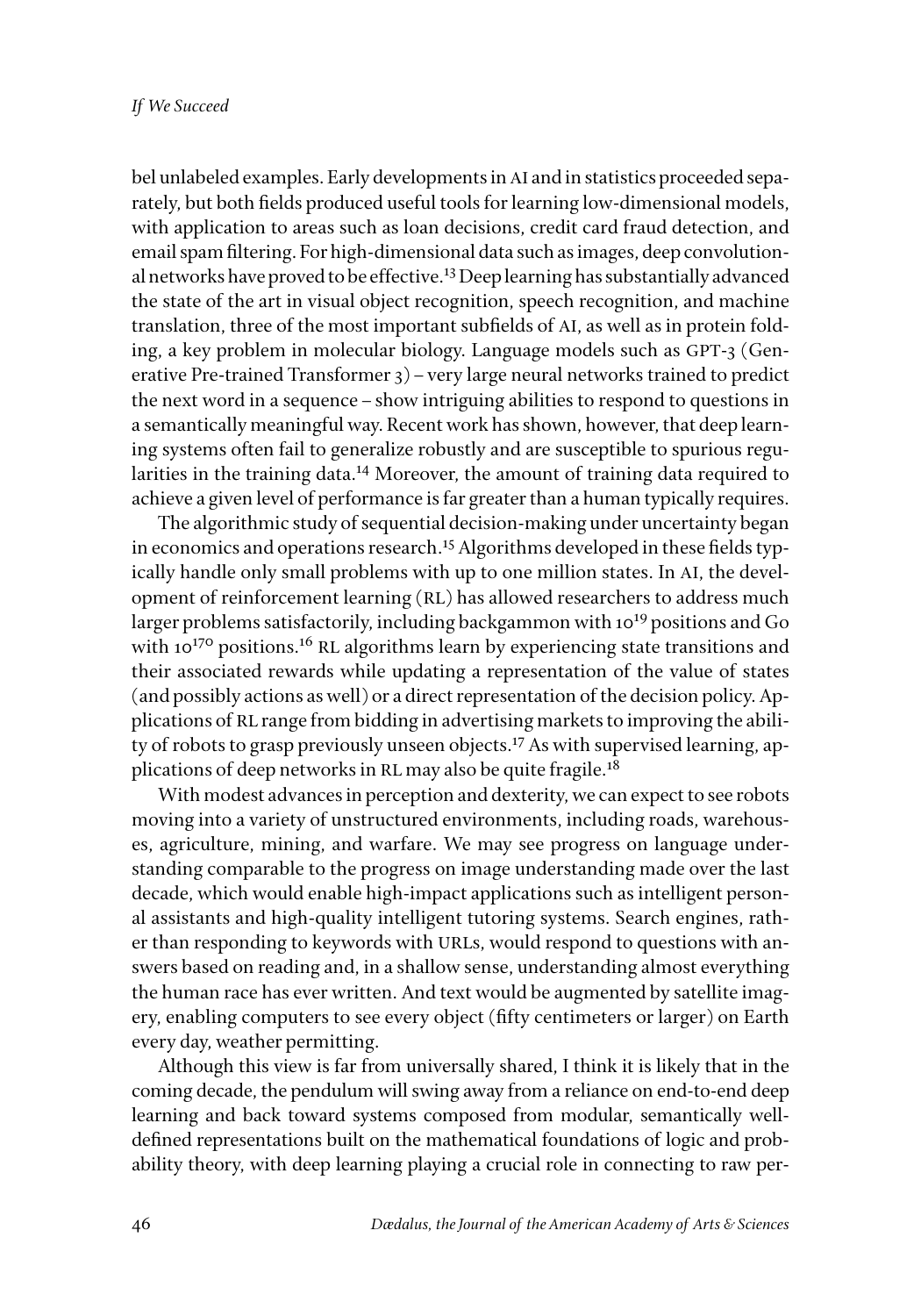ceptual data. (This approach underlies, for example, Waymo's industry-leading self-driving car project.) The reasons for this prediction are complex, but include 1) the performance problems with deep learning mentioned earlier; 2) the possibility that such problems may contribute to the failure of flagship projects such as self-driving cars; 3) the advantages, in terms of rigor, transparency, and modularity, of being able to analyze systems as possessing knowledge and reasoning with that knowledge; 4) the expressive limitations of circuit-based representations (including deep learning systems) for capturing general knowledge; 5) the essential role played by prior knowledge in enabling a learning system to generalize robustly from small numbers of examples; and 6) the enormous benefits of being able to improve the performance of systems by supplying knowledge rather than training data. It is important to understand that modular, semantically well-defined representations are not necessarily hand-engineered or inflexible: such representations can be learned from data, just as the entire edifice of science itself is a modular, semantically well-defined representation that has (ultimately) been learned from data.

 $\blacksquare$  ven in its present state, the technology of artificial intelligence raises many concerns as it transitions from research into widespread use. These con- $\blacktriangle$  cerns include potential misuses such as cybercrime, surveillance, disinformation, and political manipulation; the exacerbation of inequality and of many forms of bias in society; the creation and deployment of lethal autonomous weapons; and the usurpation of human roles in the economy and in social relationships.

These issues are addressed admirably in the other essays in this volume, many of which contribute to an important yet lamentably only recent trend: understanding potential applications of AI not only as technological problems to be solved, but also as existing in a social context. Success is to be measured not by the accuracy of the AI system's predictions and decisions, but by the real-world consequences of deploying the system. In other words, we need a theory of sociotechnical embedding for AI systems, somewhat analogous to the role that city planning plays for the artifacts produced by civil engineering and architecture. Absent such a theory, we are left with the market to sort through different systems and embeddings. For all sorts of reasons, including network effects and social externalities, this is unlikely to work.19

We concern here, however, is with the potential consequences of success in creating general-purpose AI: that is, systems capable of quickly<br>learning to perform at a high level in any task environment where humans (or colle cess in creating general-purpose AI: that is, systems capable of quickly  $\mathsf{\mathsf{L}}$  learning to perform at a high level in any task environment where humans (or collections of humans) can perform well. General-purpose AI has been the long-term goal of the field since its inception. For example, Herbert Simon and Allen Newell, two pioneers of AI research, famously predicted in 1957: "There are now in the world machines that think, that learn and that create. Moreover, their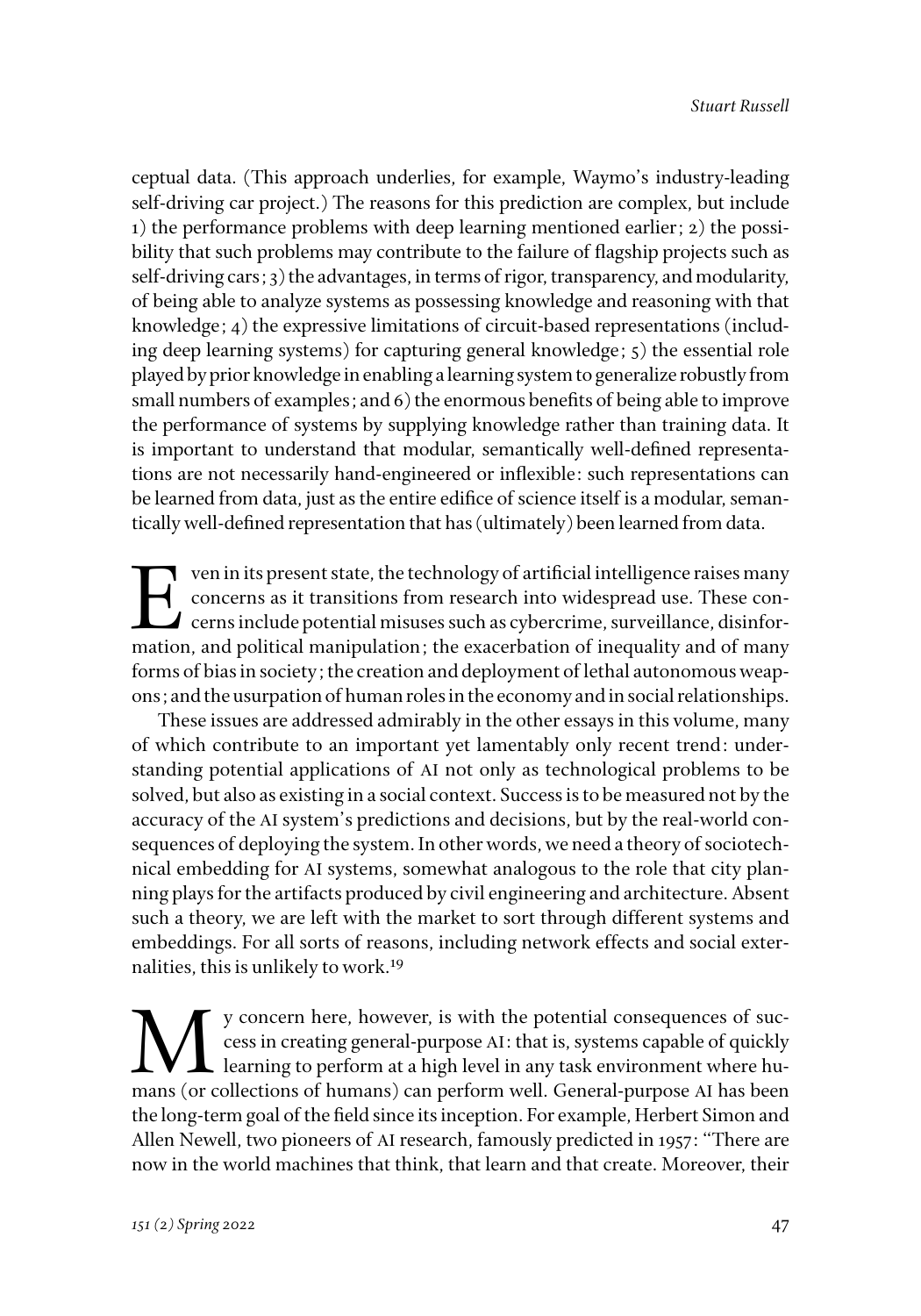ability to do these things is going to increase rapidly until  $-$  in a visible future  $-$  the range of problems they can handle will be coextensive with the range to which the human mind has been applied."20

It would be an oversimplification to view progress in AI as occurring along a one-dimensional, numerical scale of "intelligence." While such a scale has some relevance for humans, AI capabilities in different branches of cognitive activity vary so markedly as to make a single scale completely inapplicable. For example, a search engine remembers very well and cannot plan at all; a chess program plans very well and cannot remember at all. For this reason, there will be no single moment at which AI "exceeds human intelligence." By the time that AI systems exhibit generality across all branches, direct comparisons to humans will be meaningless. Almost certainly, such systems would already far exceed human capabilities in many areas thanks to the massive speed, memory, and input bandwidth advantages of computers compared with humans.

That is not to imply that we are close to achieving general-purpose AI. Suggestions that we simply need to collect more data or acquire more computing power seem overly optimistic. For example, current natural-language systems process, in only a few days, thousands of times more text than any human has ever read, yet their understanding of language is brittle and often parrot-like. We need conceptual breakthroughs in a number of areas besides language understanding, including decision-making over long timescales and the cumulative use of knowledge in learning. These breakthroughs are inherently unpredictable. In a 1977 interview, John McCarthy, one of the earliest pioneers in AI, said, "What you want is 1.7 Einsteins and 0.3 of the Manhattan Project, and you want the Einsteins first. I believe it'll take five to 500 years."<sup>21</sup> This remains true today, although we have seen dramatic progress since 1977 in many areas. The vast majority of AI researchers now believe that general-purpose, human-level AI will arrive in this century.<sup>22</sup>

Given the huge levels of investment in AI research and development and the influx of talented researchers into the field, it is reasonable to suppose that fundamental advances will continue to occur as we find new applications for which existing techniques and concepts are inadequate. As noted above, these advances are hard to predict, but there are no fundamental obstacles that prevent them from occurring. Indeed, what evidence could there be that no physically possible arrangement of atoms can outperform the human brain?

The potential benefits of general-purpose AI would be far greater than those of a collection of narrow, application-specific AI systems. For this reason, the prospect of creating general-purpose AI is driving massive investments and geopolitical rivalries.

One can speculate about solving major open problems, such as extending human life indefinitely or developing faster-than-light travel, but these staples of sci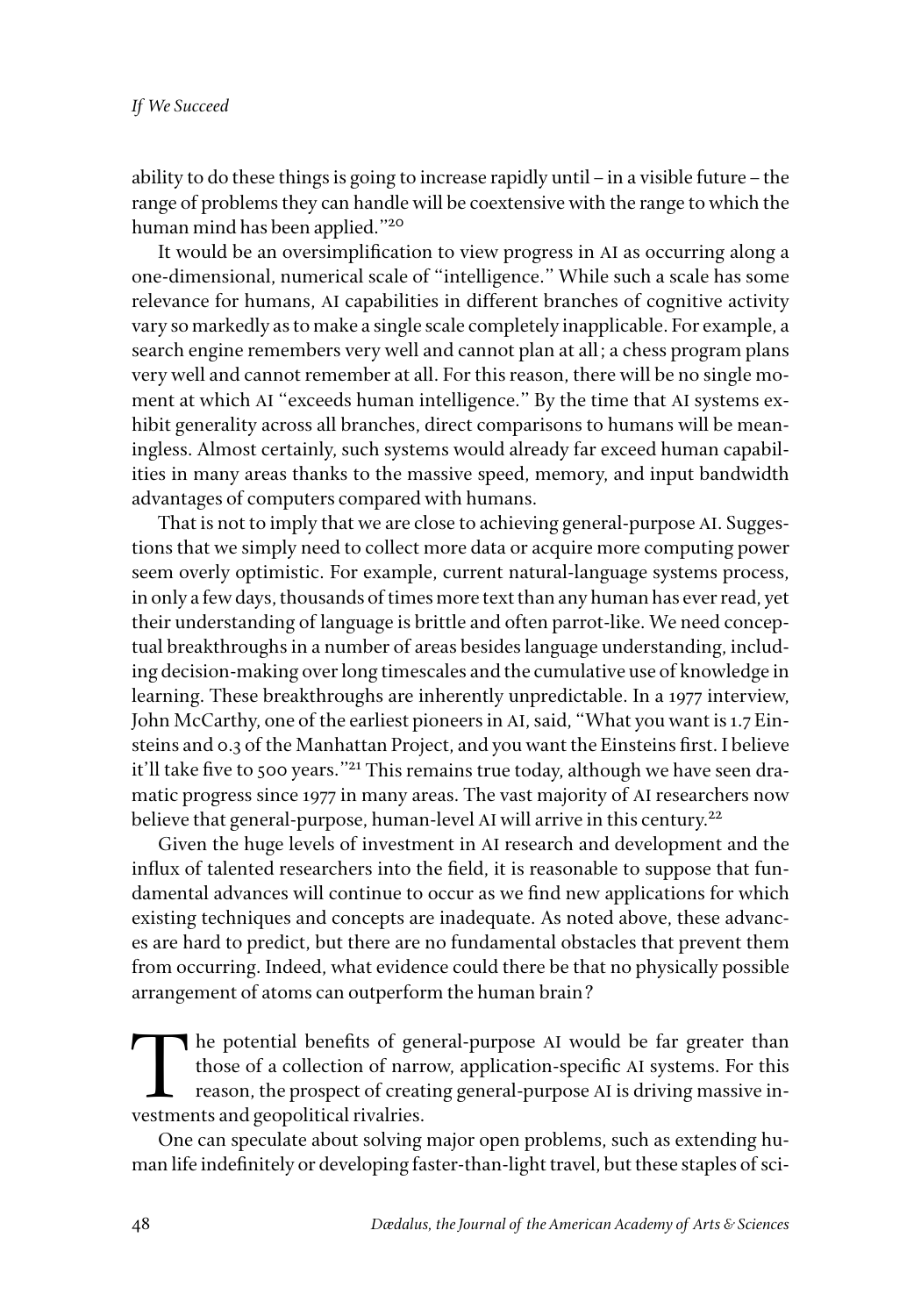ence fiction are not yet the driving force for progress in AI. Consider, instead, a more prosaic goal: raising the living standard of everyone on Earth, in a sustainable way, to a level that would be considered respectable in a developed country. Choosing "respectable" (somewhat arbitrarily) to mean the eighty-eighth percentile in the United States, this goal represents an almost tenfold increase in global GDP, from \$76 trillion to \$750 trillion per year. The increased income stream resulting from this achievement has a net present value of \$13.5 quadrillion, assuming a discount factor of 5 percent. (The value is \$9.4 quadrillion or \$6.8 quadrillion if the technology is phased in over ten or twenty years.) These numbers tower over the amounts currently invested in AI research, and momentum toward this goal will increase as technical advances bring general-purpose AI closer to realization.

Such a tenfold increase in global GDP per capita took place over 190 years, from 1820 to 2010.<sup>23</sup> It required the development of factories, machine tools, automation, railways, steel, cars, airplanes, electricity, oil and gas production, telephones, radio, television, computers, the Internet, satellites, and many other revolutionary inventions. The tenfold increase in GDP posited above is predicated not on further revolutionary technologies but on the ability of general-purpose AI systems to employ what we already have more effectively and at greater scale. There would be no need to employ armies of specialists in different disciplines, organized into hierarchies of contractors and subcontractors, to carry out a project. All embodiments of general-purpose AI would have access to all the knowledge and skills of the human race, and more besides. The only differentiation would be in the physical capabilities: dexterous legged robots for construction or surgery, wheeled robots for large-scale goods transportation, quadcopter robots for aerial inspections, and so on. In principle–politics and economics aside–everyone could have at their disposal an entire organization composed of software agents and physical robots, capable of designing and building bridges or (fully automated) factories, improving crop yields, cooking dinner for one hundred guests, running elections, teaching children to read, or doing whatever else needs doing. It is the generality of general-purpose intelligence that makes this possible.

The political and economic difficulties should not, of course, be underestimated. Corporations, elites, or countries may attempt to hoard general-purpose AI technology and its benefits and, under some circumstances, economic incentives may operate to retard the dissemination of AI-based goods and services.<sup>24</sup> One can also expect finite resources such as land, human attention, and perhaps raw materials to become relatively more expensive.

The incentives for further development of AI, then, are huge, and the momentum appears unstoppable. We must, therefore, ask, "What if we succeed?" This question is seldom considered in the AI literature, which is focused primarily on the pursuit of success rather than on its consequences. Alan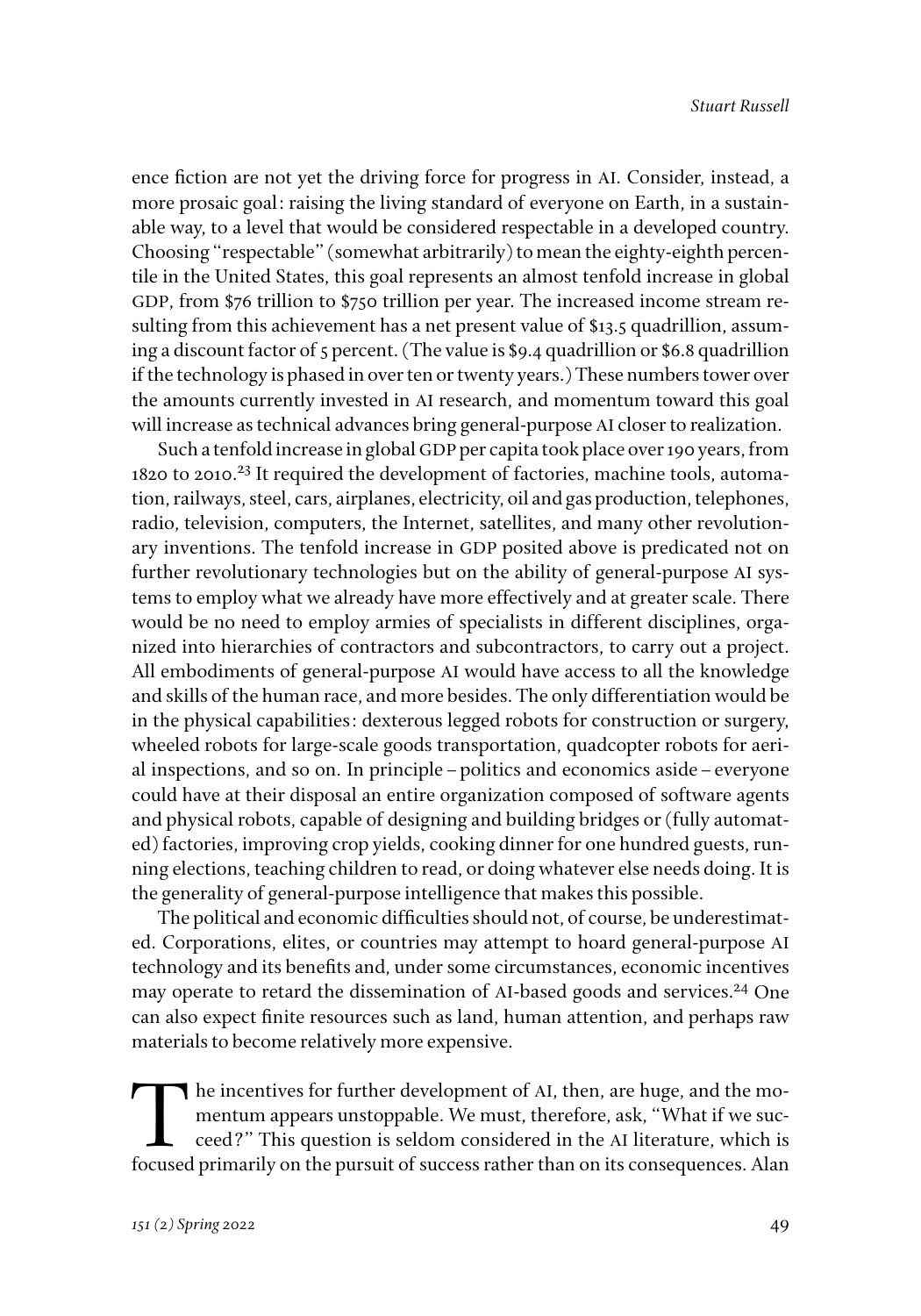Turing, widely regarded as the founder of computer science, did consider the question. And in 1951, during a lecture given to a learned society in Manchester, he answered: "It seems probable that once the machine thinking method had started, it would not take long to outstrip our feeble powers. . . . At some stage therefore we should have to expect the machines to take control."25

Turing's prediction is a natural response to the following conundrum: our intelligence gives us power over the world and over other species; we will build systems with superhuman intelligence; therefore, we face the problem of retaining power, forever, over entities that are far more powerful than ourselves.

Within the standard model of AI, the meaning of "power" is clear: the ability to achieve one's objectives regardless of the objectives and actions of others. I believe the future Turing had in mind was one in which machines take control as a result of pursing fixed objectives that are misaligned with human benefit. These fixed objectives will be ones that we ourselves have inserted: there is no need to posit some form of emergent consciousness that spontaneously generates its own objectives. All that is needed to assure catastrophe is a highly competent machine combined with humans who have an imperfect ability to specify human preferences completely and correctly. This is why, when a genie has granted us three wishes, our third wish is always to undo the first two wishes.

Unfortunately, the standard model within which almost all current AI systems are developed makes this future almost inevitable. Once AI systems move out of the laboratory (or artificially defined environments such as the simulated Go board) and into the real world, there is very little chance that we can specify our objectives completely and correctly in such a way that the pursuit of those objectives by more capable machines is guaranteed to result in beneficial outcomes for humans. Indeed, we may lose control altogether, as machines take preemptive steps to ensure that the stated objective is achieved.

The standard model, then, despite all its achievements, is a mistake. The mistake comes from transferring a perfectly reasonable definition of intelligence from humans to machines. It is not rational for humans to deploy m mistake comes from transferring a perfectly reasonable definition of intelligence from humans to machines. It is not rational for humans to deploy machines that pursue fixed objectives when there is a significant possibility that those objectives diverge from our own.

A more sensible definition of AI would have machines pursuing *our* objectives. Of course, our objectives–in more technical language, our preferences among lotteries over complete futures–are in us, and not in the machines. This means that machines will necessarily be *uncertain* about our objectives, while being obliged to pursue them on our behalf. In this pursuit, they will be aided by evidence concerning human preferences. This evidence comes from human behavior, broadly construed, including choices, inaction, commands, requests, guidance, permissions, artifacts, and social structures.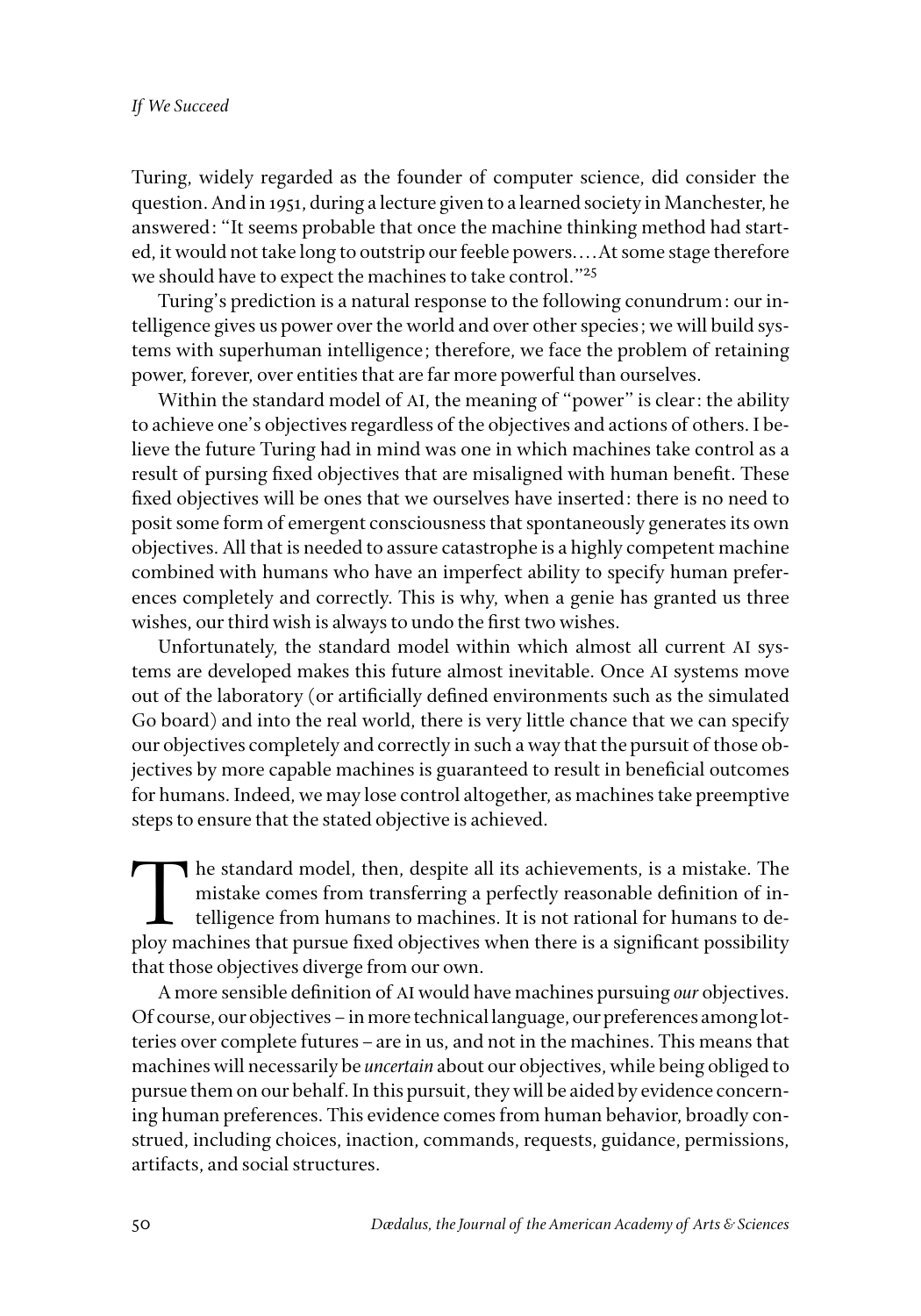This new model for AI, with its emphasis on uncertainty about objectives, entails a binary coupling between machines and humans that gives it a flavor quite different from the unary standard model of decoupled machines pursuing fixed objectives. The standard model can be viewed as an extreme special case of the new model, applicable only when it is reasonable to suppose that, within the machine's scope of action, the relevant human objectives can be specified completely and correctly. It turns out that the uncertainty inherent in the new model is crucial to building AI systems of arbitrary intelligence that are provably beneficial to humans.

Uncertainty concerning objectives is a surprisingly understudied topic. In the 1980s, the AI community acknowledged the inevitability of uncertainty concerning the current state and the effects of actions, but we continued to assume perfect knowledge of the objective. For artificially defined puzzles and games, this may be appropriate, but for other problems, such as recommending medical treatments, it is clear that the relevant preferences (of patients, families, doctors, insurers, hospital systems, taxpayers, and so on) are not known initially in each case. While it is true that *unresolvable* uncertainty over objectives can be integrated out of any decision problem, leaving an equivalent decision problem with a definite (average) objective, this transformation is invalid when additional evidence of the true objectives can be acquired. Thus, one may characterize the primary difference between the standard and new models of AI through the flow of preference information from humans to machines at "run-time."

This basic idea is made more precise in the framework of assistance games, originally known as cooperative inverse reinforcement learning (CIRL) games.<sup>26</sup> The simplest case of an assistance game involves two agents, one human and the other a robot. It is a game of partial information because, while the human knows the reward function, the robot does not, even though the robot's job is to maximize it. In a Bayesian formulation, the robot begins with a prior probability distribution over the human reward function and updates it as the robot and human interact during the game. Assistance games can be generalized to allow for imperfectly rational humans, humans who do not know their own preferences, multiple human participants, and multiple robots, among other variations.<sup>27</sup> Human actions in such games can, of course, include communicative actions such as stating preferences, making requests, and issuing commands.

Assistance games are connected to inverse reinforcement learning (IRL) because the robot can learn more about human preferences from the observation of human behavior–a process that is the dual of reinforcement learning, wherein behavior is learned from rewards and punishments.<sup>28</sup> The primary difference is that in the assistance game, unlike the IRL framework, the human's actions are affected by the robot's presence. For example, the human may try to teach the robot about their preferences, and the robot may interpret the human's actions in this light, rather than simply as demonstrations of optimal behavior.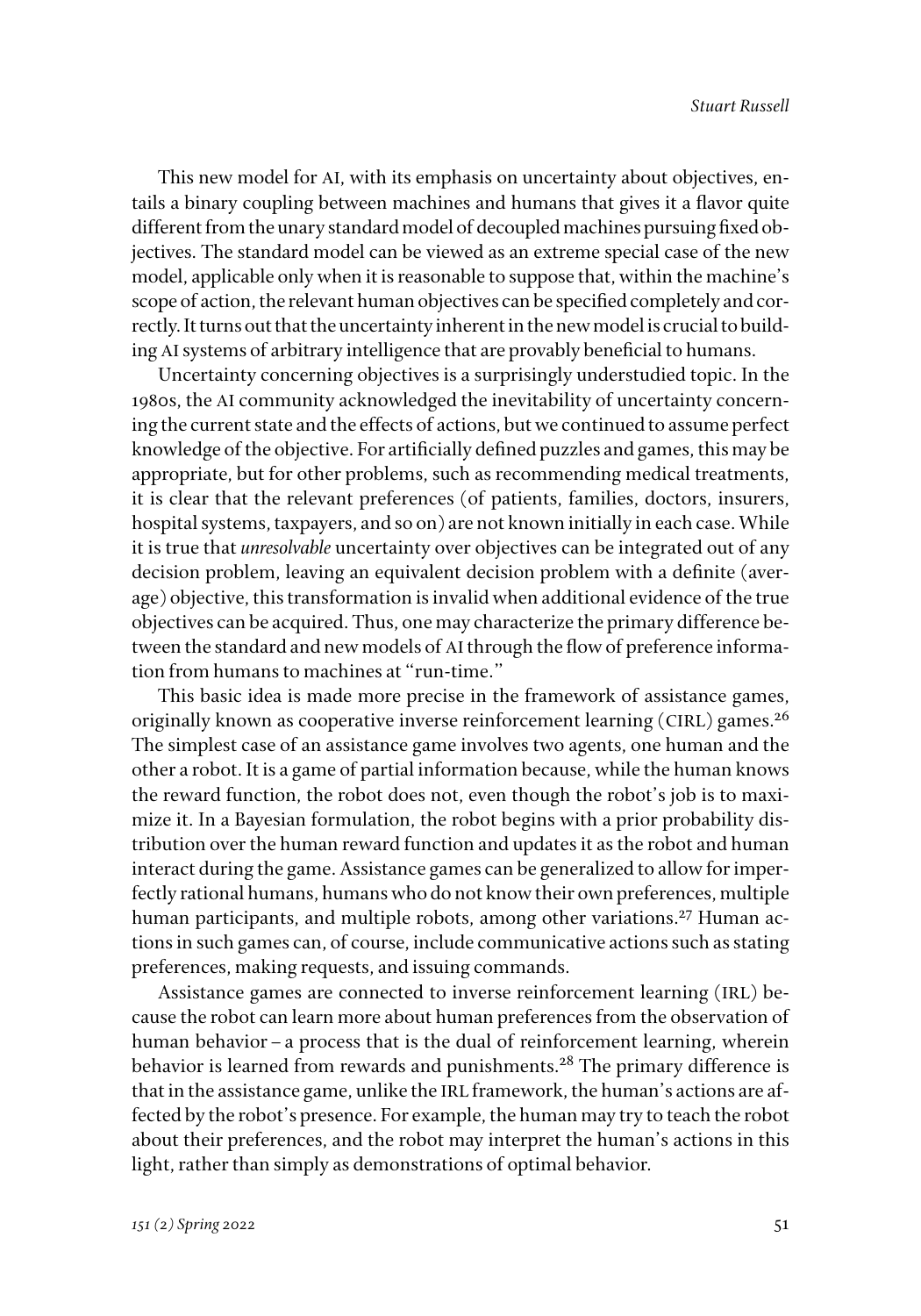### *If We Succeed*

Within the framework of assistance games, a number of basic results can be established that are relevant to Turing's problem of control.

- Under certain assumptions about the support and bias of the robot's prior probability distribution over human rewards, one can show that a robot solving an assistance game has nonnegative value to humans.<sup>29</sup>
- A robot that is uncertain about the human's preferences has a nonnegative incentive to allow itself to be switched off.<sup>30</sup> In general, it will defer to human control actions.
- To avoid changing attributes of the world whose value is unknown, the robot will generally engage in "minimally invasive" behavior to benefit the human.<sup>31</sup> Even when it knows nothing at all about human preferences, it will still take "empowering" actions that expand the set of actions available to the human.

Election Say, there are many open research problems in the new model of AI. First, we need to examine each existing research area (search, game playing, constraint satisfaction, planning, reinforcement learning, and so on) el of AI. First, we need to examine each existing research area (search, game playing, constraint satisfaction, planning, reinforcement learning, and so on) and remove the assumption of a fixed, known objective, rebuilding that area on a broader foundation that allows for uncertainty about objectives. The key questions in each area are how to formulate the machine's initial uncertainty about human preferences and how to codify the run-time flow of preference information from human to machine.

Another set of research problems arises when we consider how the machine can learn about human preferences from human behavior in the assistance game. The first difficulty is that humans are irrational in the sense that our actions do not reflect our preferences. This irrationality arises in part from our computational limitations relative to the complexity of the decisions we face. For example, if two humans are playing chess and one of them loses, it is because the loser (and possibly the winner, too) made a mistake, a move that led inevitably to a forced loss. A machine observing that move and assuming perfect rationality on the part of the human might well conclude that the human *preferred* to lose. Thus, to avoid reaching such conclusions, the machine must take into account the *actual* cognitive mechanisms of humans.

Another important consequence of human computational limitations is that they force us to organize our behavior hierarchically. That is, we make (defeasible) commitments to higher-level goals such as "write an essay on a human-compatible approach to AI." Then, rather than considering all possible sequences of words, from "aardvark aardvark aardvark" to "zyzzyva zyzzyva zyzzyva," as a chess program might do, we choose among subtasks such as "write the introduc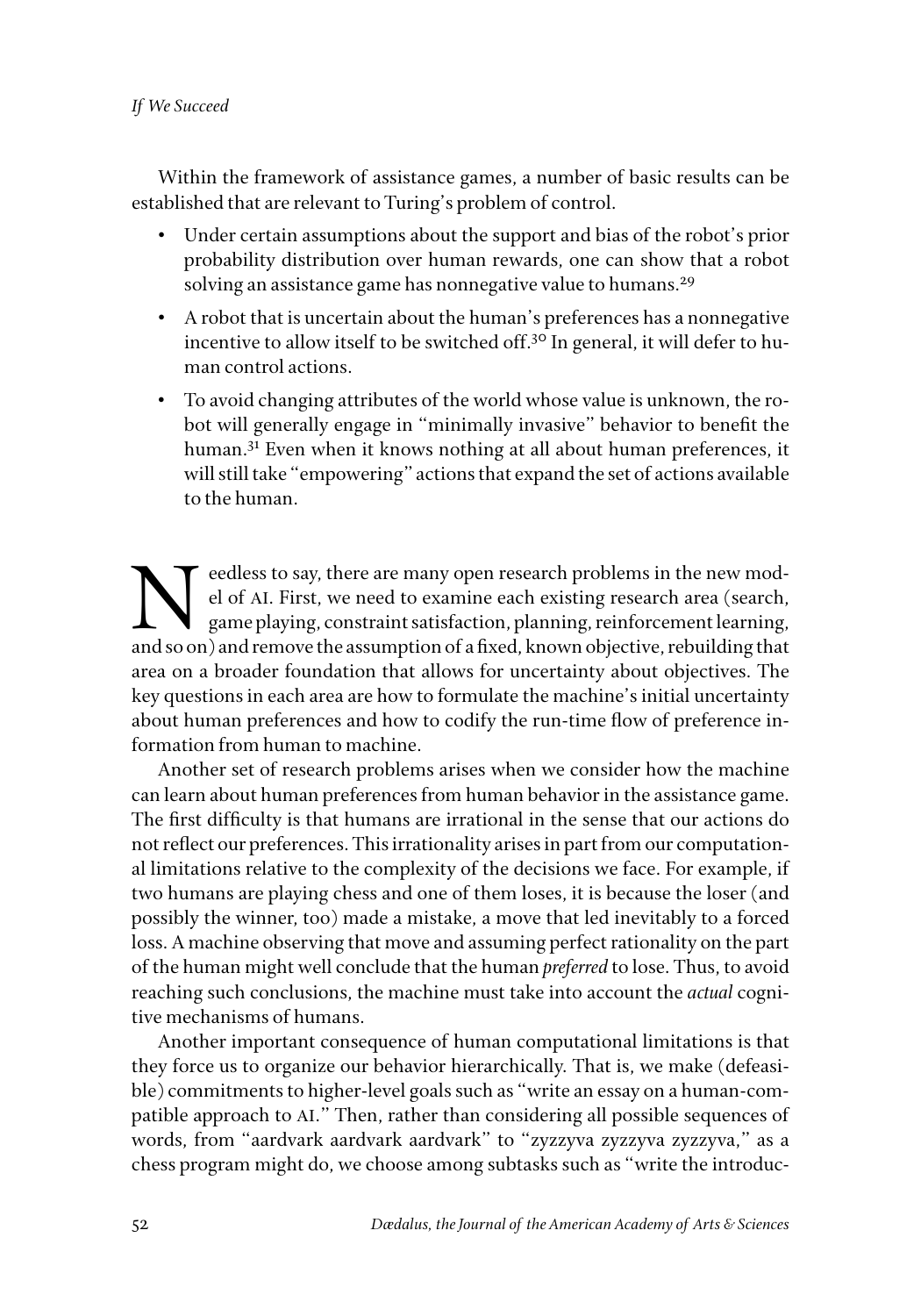tion" and "read more about preference elicitation." Eventually, we get down to the choice of words, and then typing each word involves a sequence of keystrokes, each of which is in turn a sequence of motor control commands to the muscles of the arms and hands. At any given point, then, a human is embedded at various particular levels of multiple deep and complex hierarchies of partially overlapping activities and subgoals. This means that for the machine to understand human actions, it probably needs to understand a good deal about what these hierarchies are and how we use them to navigate the real world.

Other research problems engage directly with philosophy and the social sciences. For example, there is the question of social aggregation, a staple of economics and moral philosophy: how should a machine make decisions when its actions affect the interests of more than one human being? Issues include the preferences of evil individuals, relative preferences and positional goods, and interpersonal comparison of preferences.32

Also of great importance is the plasticity of human preferences: the fact that they seem to change over time as the result of experiences. It is hard to explain how such changes can be made rationally, since they make one's future self less likely to satisfy one's present preferences about the future. Yet plasticity seems fundamentally important to the entire enterprise, because newborn infants certainly lack the rich, nuanced, culturally informed preference structures of adults. Indeed, it seems likely that our preferences are at least partially formed by a process resembling inverse reinforcement learning, whereby we absorb preferences that explain the behavior of those around us. Such a process would tend to give cultures some degree of autonomy from the otherwise homogenizing effects of our dopamine-based reward system.

Plasticity also raises the obvious question of which human *H* the machine should try to help:  $H_{2022}$ ,  $H_{2035}$ , or some time-averaged  $H^{233}$  Plasticity is also problematic because of the possibility that the machine may, by subtly influencing the environment, gradually mold *H*'s preferences in directions that make them easier to satisfy. This problem is a familiar one in human society, where culture and propaganda mold the preferences of humans to facilitate their compliance with existing power structures.

et us assume, for the sake of argument, that all these obstacles can be over-<br>come, as well as all of the obstacles to the development of truly capable AI<br>systems. Are we then home free? Would provably beneficial, superint come, as well as all of the obstacles to the development of truly capable AI systems. Are we then home free? Would provably beneficial, superintelligent AI usher in a golden age for humanity? Not necessarily. There remains the issue of adoption: how can we obtain broad agreement on suitable design principles, and how can we ensure that only suitably designed AI systems are deployed?

On the question of obtaining agreement at the policy level, it is necessary first to generate consensus within the research community on the basic ideas of–and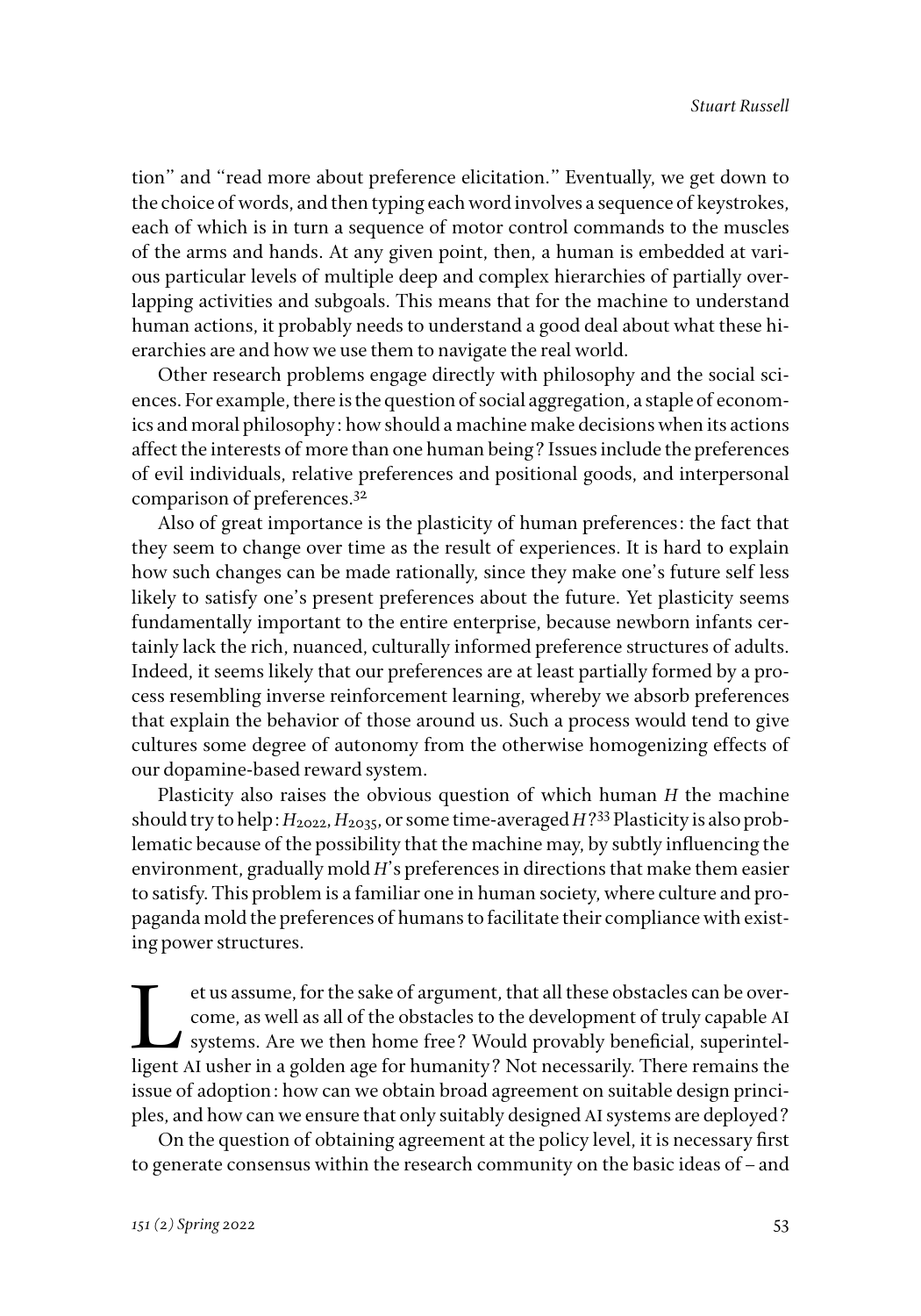design templates for–provably beneficial AI, so that policy-makers have some concrete guidance on what sorts of regulations might make sense. Economic incentives would tend to support the installation of rigorous standards at the early stages of AI development, since failures would be damaging to entire industries, not just to the perpetrator and victim. We already see this in miniature with the imposition of machine-checkable software standards for cell phone applications.

On the question of enforcement, I am less sanguine. If the next Dr. Evil wants to take over the world, he or she might remove the safety catch, so to speak, and deploy a poorly designed AI system that ends up destroying the world instead. This is a hugely magnified version of the problem we currently face with malware. Our track record in solving the latter problem does not provide grounds for optimism concerning the former. In Samuel Butler's *Erewhon* and in Frank Herbert's *Dune*, the solution is to ban all intelligent machines, as a matter of both law and cultural imperative. Perhaps if we find institutional solutions to the malware problem, we will be able to devise some less drastic approach for regulating AI.

The problem of misuse is not limited to evil masterminds. One possible future for humanity in the age of superintelligent AI is that of a race of lotus eaters, progressively enfeebled as machines take over the management of our entire civilization. This is the future imagined in E. M. Forster's story *The Machine Stops*, written in 1909. We may say, now, that such a future is undesirable; the machines may agree with us and volunteer to stand back, requiring humanity to exert itself and maintain its vigor. But exertion is tiring, and we may, in our usual myopic way, design AI systems that are not quite so concerned about the long-term vigor of humanity and are just a little more helpful than they would otherwise wish to be. Unfortunately, this slope is very slippery indeed.

inding a solution to the AI control problem is an important task; it may be,<br>in the words of philosopher Nick Bostrom, "the essential task of our age."<sup>34</sup><br>Up to now, AI research has focused on systems that are better at m in the words of philosopher Nick Bostrom, "the essential task of our age."34 Up to now, AI research has focused on systems that are better at making decisions, but this is not the same as making better decisions if human and machine objectives diverge.

This problem requires a change in the definition of AI itself: from a field concerned with a unary notion of intelligence as the optimization of a given objective to a field concerned with a binary notion of machines that are provably beneficial for humans. Taking the problem seriously seems likely to yield new ways of thinking about AI, its purpose, and our relationship with it.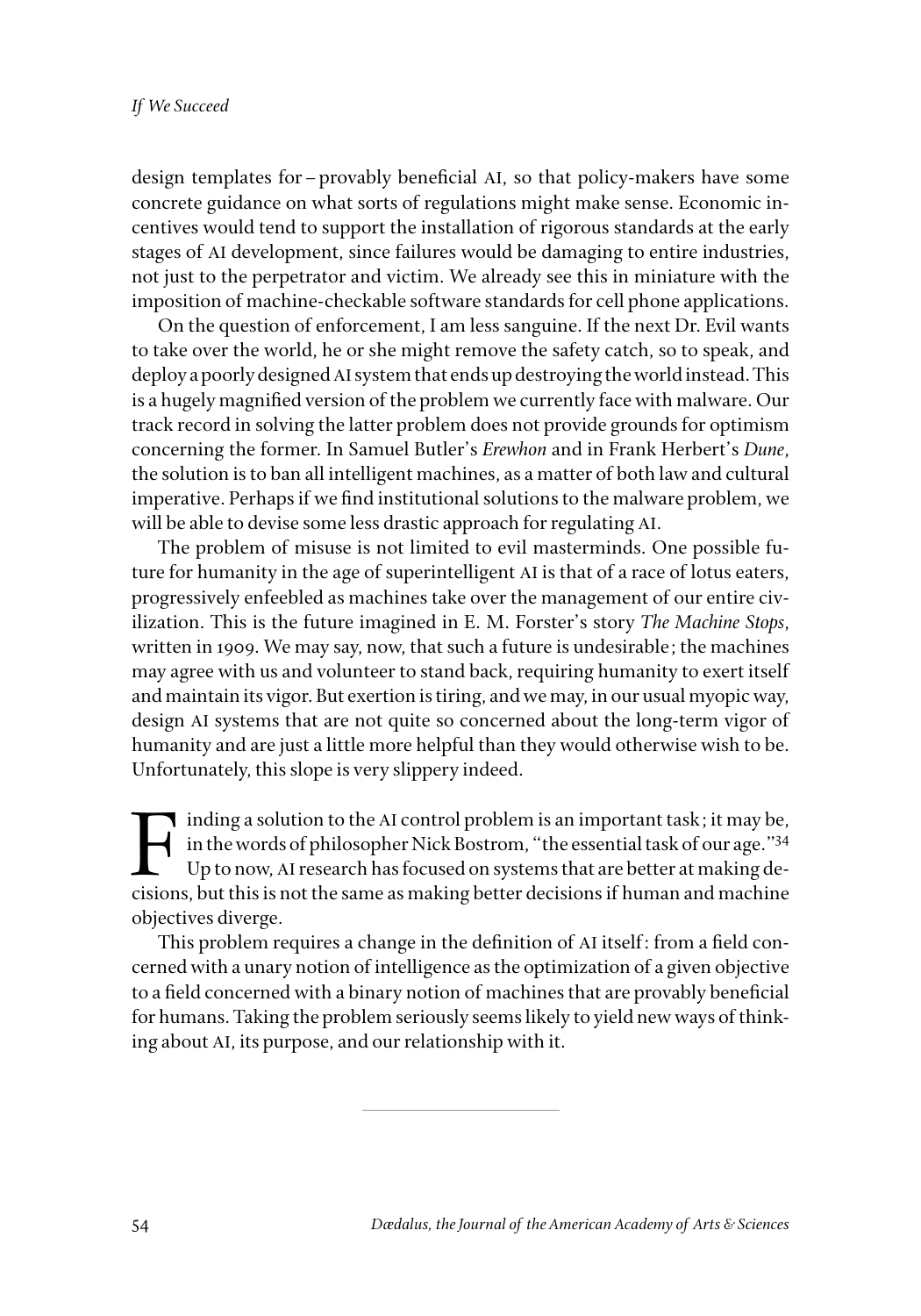#### about the author

**Stuart Russell** is Professor of Computer Science and the Smith-Zadeh Professor in Engineering at the University of California, Berkeley, and Honorary Fellow at Wadham College, Oxford. He is the author of *Artificial Intelligence: A Modern Approach* (with Peter Norvig, 4th ed., 2021), *Human Compatible: AI and the Problem of Control* (2019), and *Do the Right Thing: Studies in Limited Rationality* (with Eric H. Wefald, 1991).

#### **ENDNOTES**

- <sup>1</sup> Stuart Russell and Peter Norvig, *Artificial Intelligence: A Modern Approach*, 4th ed. (Hoboken, N.J.: Pearson, 2021).
- <sup>2</sup> Aristotle, *Nicomachean Ethics* 3.3, 1112b.
- <sup>3</sup> Antoine Arnauld, *La logique, ou l'art de penser* (Paris: Chez Charles Savreux, 1662).
- <sup>4</sup> Daniel Bernoulli, "Specimen theoriae novae de mensura sortis," *Proceedings of the St. Petersburg Imperial Academy of Sciences* 5 (1738): 175–192.
- <sup>5</sup> Pierre Rémond de Montmort, *Essay d'analyse sur les jeux de hazard,* 2nd ed. (Paris: Chez Jacques Quillau, 1713).
- <sup>6</sup> John Von Neumann and Oskar Morgenstern, *Theory of Games and Economic Behavior* (Princeton, N.J.: Princeton University Press, 1944).
- <sup>7</sup> Danny Sullivan "A Reintroduction to Our Knowledge Graph and Knowledge Panels," The Keyword, Google, May 20, 2020, [https://blog.google/products/search/about](https://blog.google/products/search/about-knowledge-graph-and-knowledge-panels/) [-knowledge-graph-and-knowledge-panels/.](https://blog.google/products/search/about-knowledge-graph-and-knowledge-panels/)
- <sup>8</sup> Judea Pearl, *Probabilistic Reasoning in Intelligent Systems: Networks of Plausible Inference* (Burlington, Mass.: Morgan Kaufmann, 1988).
- <sup>9</sup> Judea Pearl, *Causality: Models, Reasoning, and Inference* (Cambridge: Cambridge University Press, 2000); and Judea Pearl and Dana Mackenzie, *The Book of Why: The New Science of Cause and Effect* (New York: Basic Books, 2018).
- <sup>10</sup> Daphne Koller, David McAllester, and Avi Pfeffer, "Effective Bayesian Inference for Stochastic Programs," in *Proceedings of Fourteenth National Conference on Artificial Intelligence* (Menlo Park, Calif.: Association for the Advancement of Artificial Intelligence, 1997); Avi Pfeffer, "IBAL: A Probabilistic Rational Programming Language," in *Proceedings of the Seventeenth International Joint Conference on Artificial Intelligence* (Santa Clara, Calif.: International Joint Conference on Artificial Intelligence Organization, 2001); Brian Milch, Bhaskara Marthi, Stuart Russell, et al., "BLOG: Probabilistic Models with Unknown Objects," in *Proceedings of the Nineteenth International Joint Conference on Artificial Intelligence* (Santa Clara, Calif.: International Joint Conference on Artificial Intelligence Organization, 2005); and Noah D. Goodman, Vikash K. Mansinghka, Daniel Roy, et al., "Church: A Language for Generative Models," in *Proceedings of the Twenty-Fourth Conference on Uncertainty in Artificial Intelligence* (Helsinki: Association for Uncertainty in Artificial Intelligence, 2008).
- <sup>11</sup> Ronan Le Bras, Nimar Arora, Noriyuki Kushida, et al., "NET-VISA from Cradle to Adulthood: A Machine-Learning Tool for Seismo-Acoustic Automatic Association," *Pure and Applied Geophysics* 178 (2021): 2437–2458.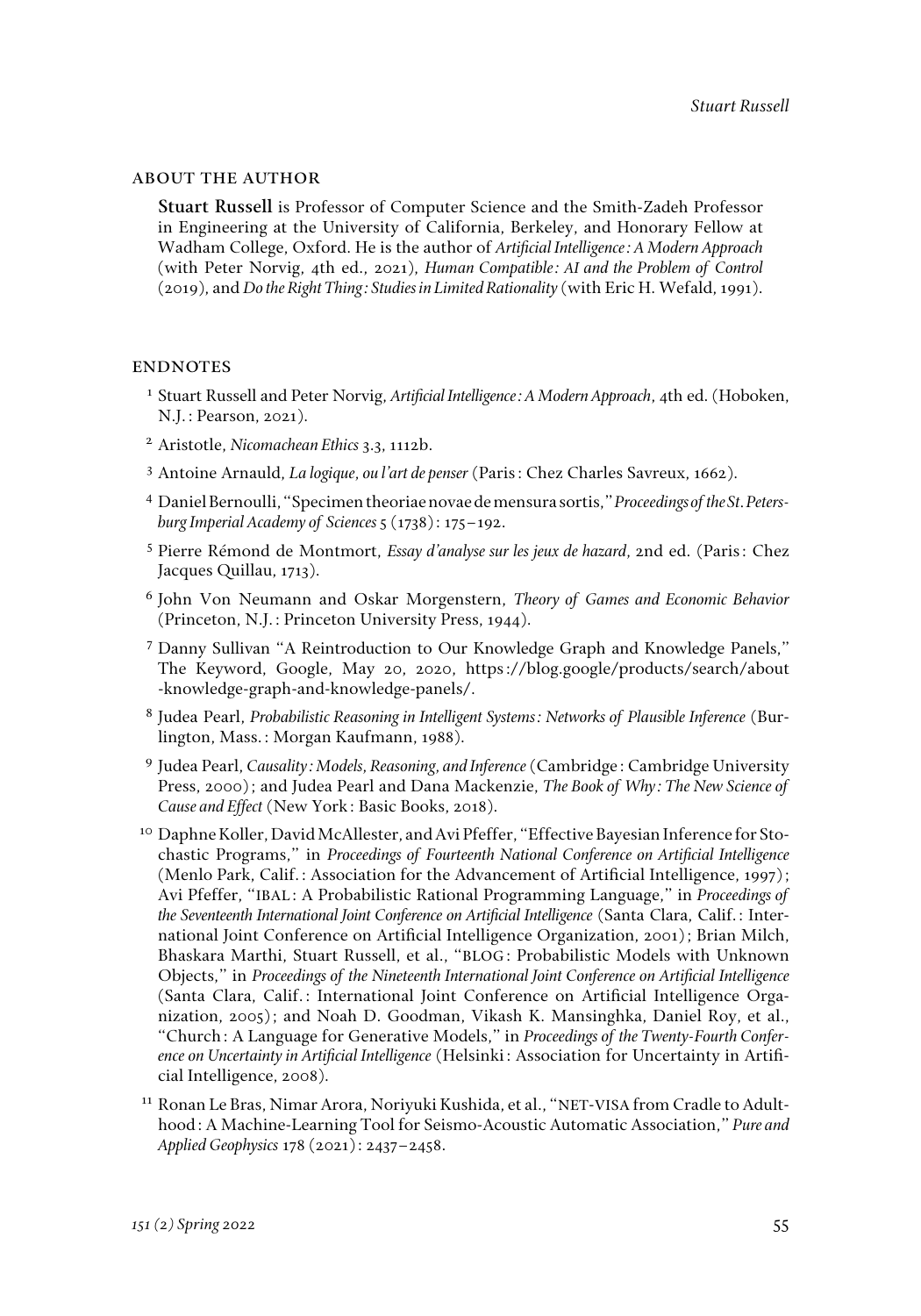- <sup>12</sup> Alan Turing, "Computing Machinery and Intelligence," *Mind* 56 (236)(1950): 43–60.
- <sup>13</sup> Yann LeCun, Lawrence Jackel, Bernhard Boser, et al., "Handwritten Digit Recognition: Applications of Neural Network Chips and Automatic Learning," *IEEE Communications Magazine* 27 (11) (1989): 41–46; Yann LeCun, Yoshua Bengio, and Geoffrey Hinton, "Deep Learning," *Nature* 521 (7553) (2015): 436–444; Alex Krizhevsky, Ilya Sutskever, and Geoffrey E. Hinton, "ImageNet Classification with Deep Convolutional Neural Networks," *Advances in Neural Information Processing Systems* 25 (2) (2012): 1097–1105.
- <sup>14</sup> Brandon Carter, Siddhartha Jain, Jonas Mueller, and David Gifford, "Overinterpretation Reveals Image Classification Model Pathologies," arXiv (2020), [https://arxiv.](https://arxiv)org/ abs/2003.08907; and Alexander D'Amour, Katherine Heller, Dan Moldovan, et al., "Underspecification Presents Challenges for Credibility in Modern Machine Learning," arXiv (2020), <https://arxiv>.org/abs/2011.03395.
- <sup>15</sup> Lloyd S. Shapley, "Stochastic Games," *Proceedings of the National Academy of Sciences* 39 (10) (1953): 1095–1100; Richard Bellman, "On the Theory of Dynamic Programming," *Proceedings of the National Academy of Sciences* 38 (8) (1952): 716–719; and Richard Bellman, *Dynamic Programming* (Princeton, N.J.: Princeton University Press, 1957).
- <sup>16</sup> Arthur L. Samuel, "Some Studies in Machine Learning Using the Game of Checkers," *IBM Journal of Research and Development* 3 (3) (1959): 210–229; and David Silver, Aja Huang, Chris J. Maddison, et al., "Mastering the Game of Go with Deep Neural Networks and Tree Search," *Nature* 529 (7587) (2016): 484–489.
- <sup>17</sup> Junqi Jin, Chengru Song, Han Li, et al., "Real-Time Bidding with Multi-Agent Reinforcement Learning in Display Advertising," in *Proceedings of the 27th ACM International Conference on Information and Knowledge Management* (New York: Association for Computing Machinery, 2018), 2193–2201; and Deirdre Quillen, Eric Jang, Ofir Nachum, et al., "Deep Reinforcement Learning for Vision-Based Robotic Grasping: A Simulated Comparative Evaluation of Off-Policy Methods," in *Proceedings of the 2018 IEEE International Conference on Robotics and Automation (ICRA)* (Piscataway, N.J.: Institute of Electrical and Electronics Engineers, 2018), 6284–6291.
- <sup>18</sup> Adam Gleave, Michael Dennis, Neel Kant, et al., "Adversarial Policies: Attacking Deep Reinforcement Learning," in *Proceedings of the Eighth International Conference on Learning Representations* (La Jolla, Calif.: International Conference on Learning Representations, 2020).
- <sup>19</sup> Eric Posner and Glen Weyl, *Radical Markets: Uprooting Capitalism and Democracy for a Just Society* (Princeton, N.J.: Princeton University Press, 2019).
- <sup>20</sup> Herbert A. Simon and Allen Newell, "Heuristic Problem Solving: The Next Advance in Operations Research," *Operations Research* 6 (1) (1958).
- <sup>21</sup> Israel Shenker, "Brainy Robots in Our Future, Experts Think," *Detroit Free Press*, September 30, 1977.
- <sup>22</sup> Katja Grace, John Salvatier, Allan Dafoe, et al., "When Will AI Exceed Human Performance? Evidence from AI Experts," *Journal of Artificial Intelligence Research* (62) (2018): 729–754.
- <sup>23</sup> Jan Luiten Van Zanden, Joerg Baten, Marco Mira d'Ercole, et al., eds., *How Was Life? Global Well-Being Since 1820* (Paris: OECD Publishing, 2014).